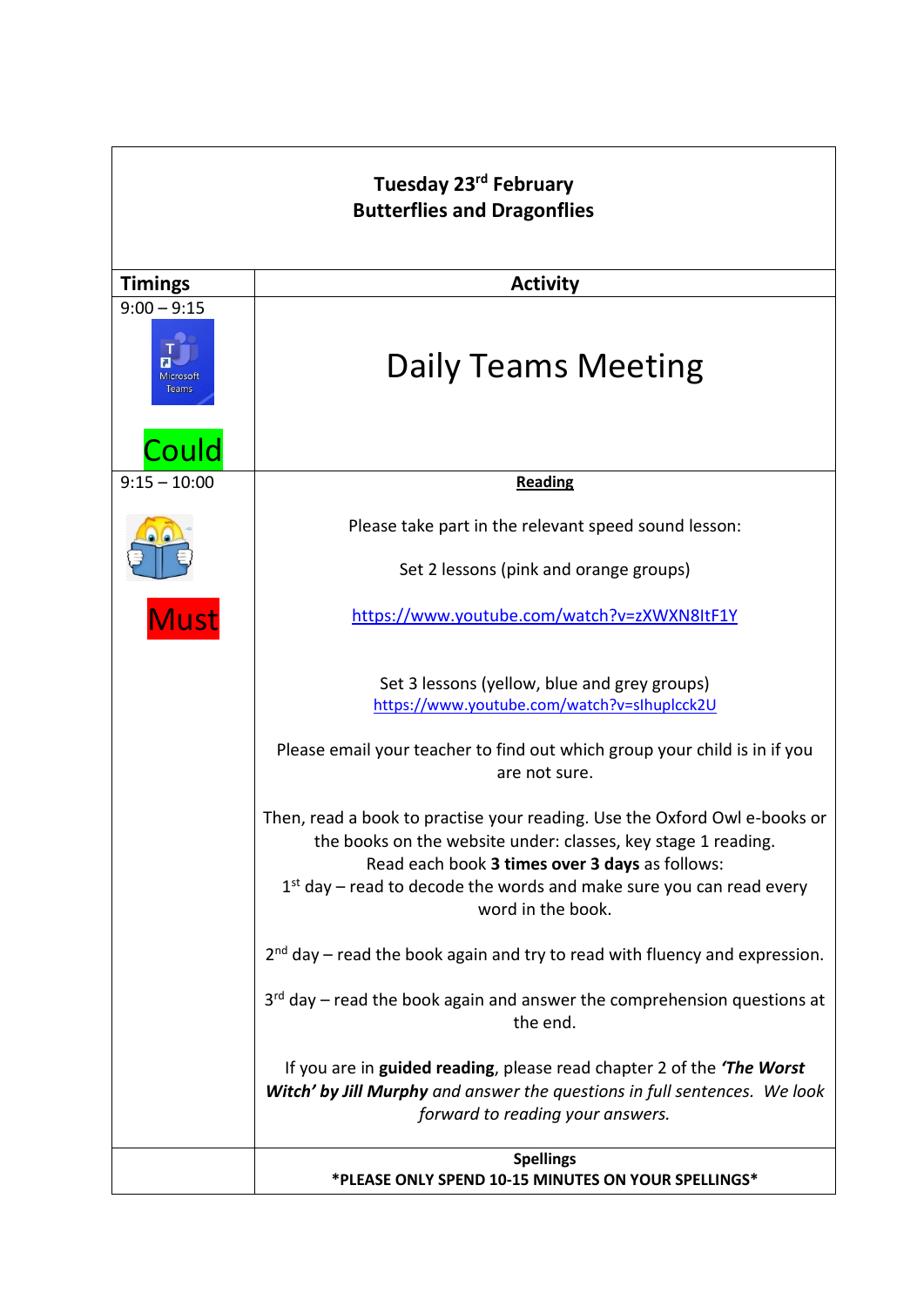| 10:00-10:15 | These are our new spellings - please write 5 of them in sentences with capital<br>letters and full stops.                                                                                                                                |
|-------------|------------------------------------------------------------------------------------------------------------------------------------------------------------------------------------------------------------------------------------------|
| Should      | table<br>bottle<br>apple<br>00                                                                                                                                                                                                           |
|             | middle<br>litt <mark>le</mark><br>able<br>11111                                                                                                                                                                                          |
|             | wobble<br>multiple<br>dazzle                                                                                                                                                                                                             |
|             | riddle<br>Please read your spellings along<br>with a grown up.<br>What do you notice?<br>Yes, the 'l' sound is spelt '-le' at<br><b>Riddles</b><br>the end of these words.<br>$\overline{\bullet}$ $\overline{\bullet}$                  |
| 10:15-10:30 | Collective worship:                                                                                                                                                                                                                      |
|             | https://youtu.be/RTWoyBQy UQ                                                                                                                                                                                                             |
| 10:30-10:45 |                                                                                                                                                                                                                                          |
|             | Breaktime - have a healthy snack and play.                                                                                                                                                                                               |
| 10:45-11:45 | <b>Maths</b>                                                                                                                                                                                                                             |
| <b>Must</b> | L.O. To check answers to calculations (applying)<br>SC1: I can identify the operation that has been used.<br>SC2: I can represent the equation in a bar model/cherry model.<br>SC3: I can use the inverse operation to check the answer. |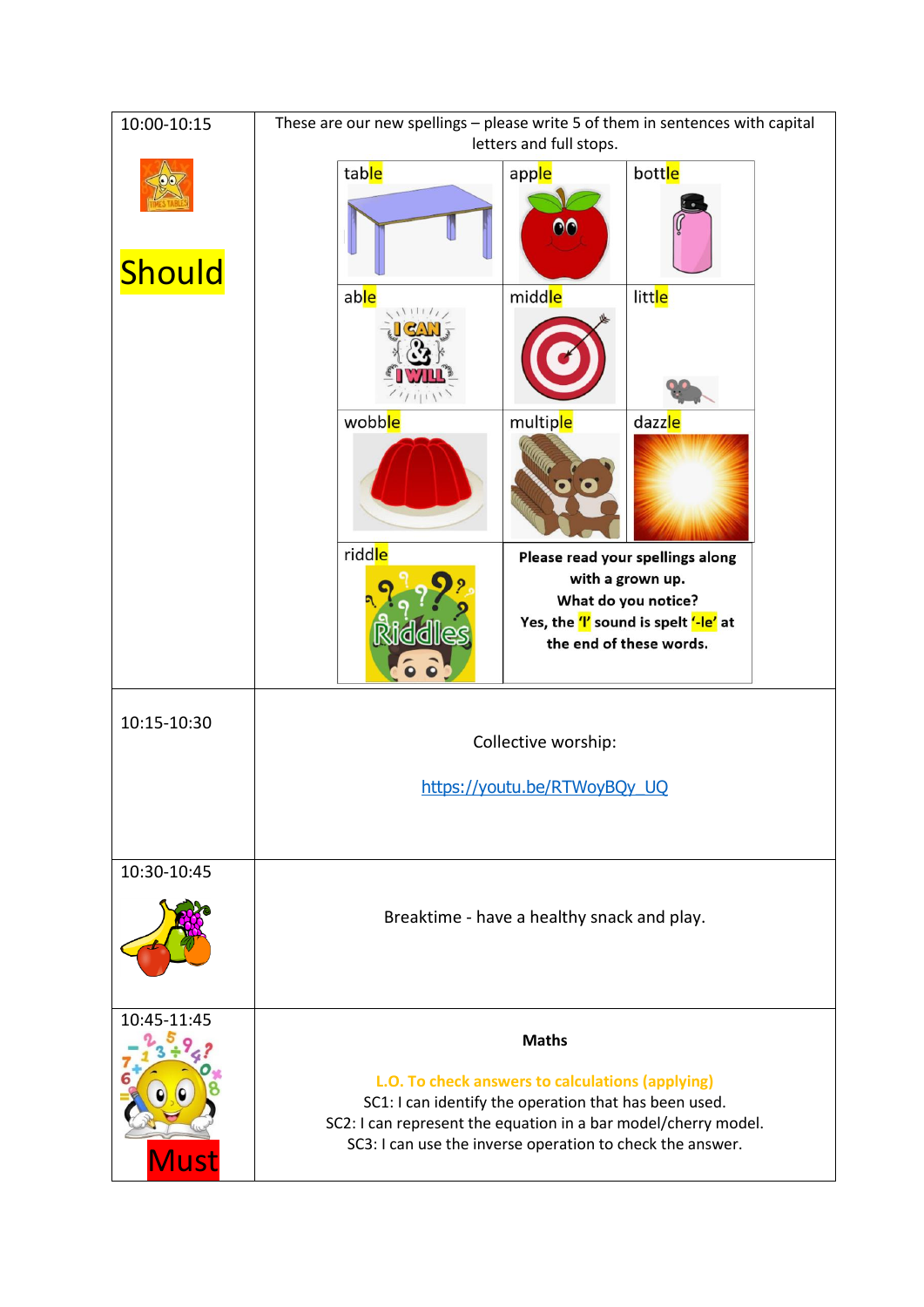Watch today's video tutorial: <https://youtu.be/-M7WDxnWyNI> Task 1 at 1:00 – solve these missing number problems:  $55 + ? = 73$  $? + 24 = 58$  $? - 47 = 23$ Task 2 at 8:57 – can you change this calculation to make it correct?  $56 + 34 = 87$ Task 3 at 10:06 – use the inverse operation to check this calculation:  $67 - 34 = 31$ Task 4 at the end of the video – choose a challenge to complete: **CHALLENGES** Challenge 3 **Challenge 1 Challenge 2** Use inverse to check th  $35 + 12 = 47$  $35 + 28 =$ Solve the word problems on the class page and then use the<br>inverse to check your answer,  $76 - 33 = 22$  $76 - 39 =$ For example...  $42 + 6 = 50$  $41 + 59 =$  $43 - 13 = 20$  $43 - 29 =$  $67 + 21 = 88$  $67 + 28 =$  $25 - 11 = 14$  $25 - 9 =$  $64 + 10 = 50$  $58 + 27 =$  $37 - 10 = 27$  $31 - 27 =$ Challenge 1 – use the inverse to check the answers. Put tick or cross next to them to show whether they are correct or incorrect. Challenge 2 – solve the equations and then use the inverse operation to check your answer. Challenge 3 – solve the word problems and then use the inverse to check your answer. **Resource: challenge 3 – word problems.** *If you would like more support with this, please watch this video which breaks it down step by step:<https://youtu.be/7XmSTINrYSQ> Optional extension: If you would like to extend this further, please complete the questions on the class page as shown in the video. Resource: maths optional extension.* 11:45 – 12:45 **English**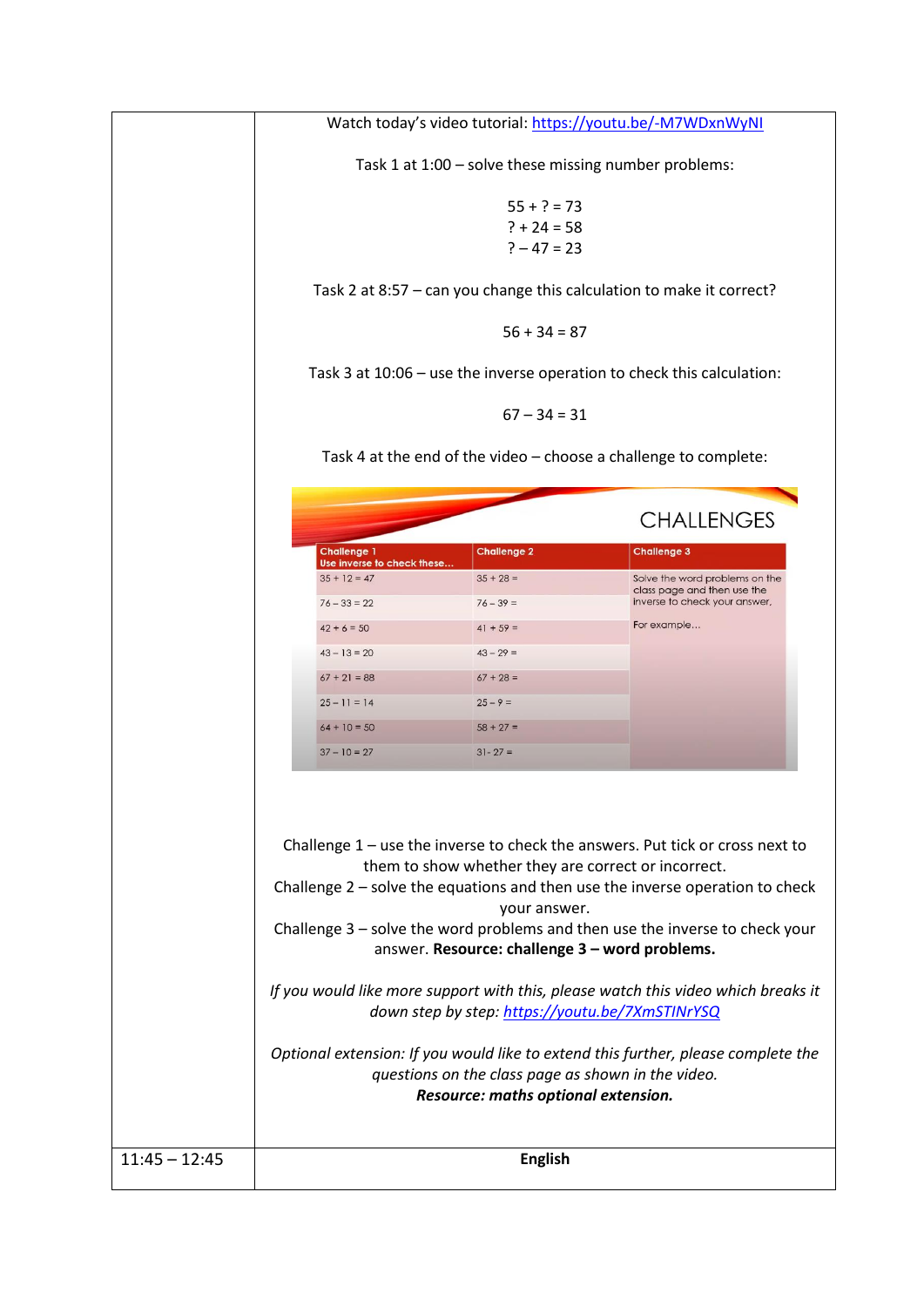|               | LO: To deepen my understanding of the format of formal and informal letters<br>(deepening)                                                          |
|---------------|-----------------------------------------------------------------------------------------------------------------------------------------------------|
|               | SC1: I can recognise if a letter should be formal or informal                                                                                       |
|               | SC2: I can identify the incorrect features                                                                                                          |
| <b>Must</b>   | SC3: I can re-format a letter with the correct features                                                                                             |
|               | Please watch the video tutorial and complete the tasks set:                                                                                         |
|               | https://www.youtube.com/watch?v=50Yg1JlaOrc                                                                                                         |
|               | Task 1 at 1:47 : Recap your learning from yesterday by listing the features of<br>formal and informal letters                                       |
|               | Task 2 at 5:00 : Go through the worked example with Mrs Clarke                                                                                      |
|               | Task 3 at 11:28 : At this point you should choose if you want to do the main<br>lesson task, additional support task or the optional extension task |
|               | Main lesson task - Look at the jumbled-up letter on the class page. Can you re-                                                                     |
|               | organise it so that all of its features are correct by re-writing it.                                                                               |
|               | For additional support you might want to watch this video tutorial and re-                                                                          |
|               | organise a slightly simpler letter with more explanation from Mrs Clarke on how                                                                     |
|               | to do this: https://www.youtube.com/watch?v=vdCbFOw77No                                                                                             |
|               | As an optional extension you could challenge yourself to re-organise a letter                                                                       |
|               | that not only has it's features of a letter muddled up but also its additional                                                                      |
|               | features. Watch the video tutorial for further explanation:<br>https://www.youtube.com/watch?v=nwQg7AdS6vw                                          |
|               |                                                                                                                                                     |
|               | Task 4 at 12:45 : Complete your reflection for today                                                                                                |
| 12:45-1:45    |                                                                                                                                                     |
|               | Lunchtime and playtime                                                                                                                              |
|               |                                                                                                                                                     |
| $1:45 - 3:00$ | <b>Optional afternoon activities</b>                                                                                                                |
|               | Please see this video to view the different challenges you could take part<br>in this week:                                                         |
|               |                                                                                                                                                     |
|               | <b>Week 1 challenges - YouTube</b>                                                                                                                  |
|               | It is up to you how many of these challenges you do, if any. You could do all 5                                                                     |
|               | challenges (1 each day) or you could select something that really interests you                                                                     |
|               | and do that every afternoon for the week. It's totally up to you!                                                                                   |
|               | <b>Resource: challenges week 1</b>                                                                                                                  |
|               |                                                                                                                                                     |